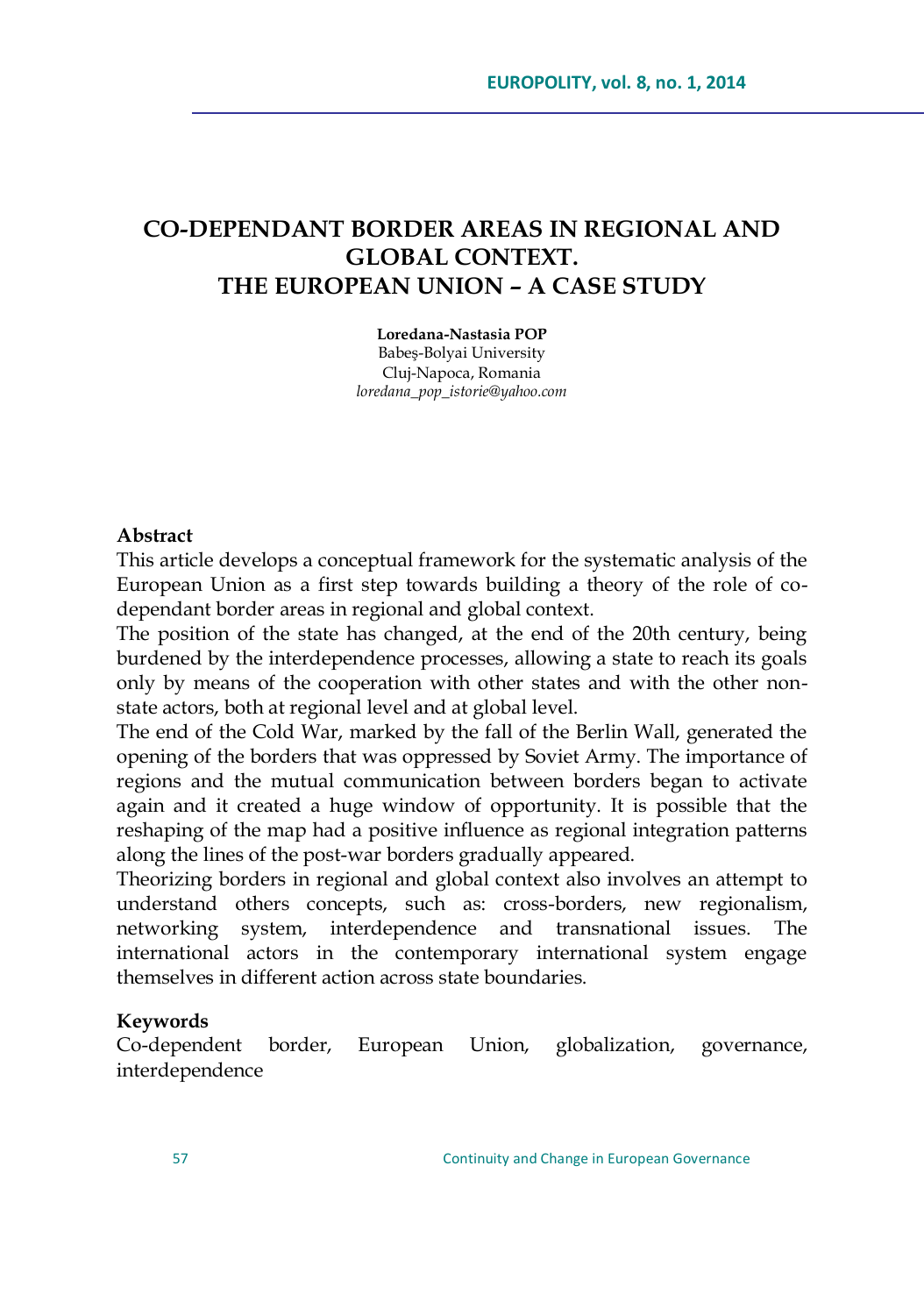## **1. INTRODUCTION**

As we entered the  $21<sup>st</sup>$  century, there is a growing sense of urgency that we need to increase our understanding of what co-dependant border areas in regional and global context represent.

With rapid changes in global economy, global governance, technology, transportation and the immigration policy, the world is becoming an intersecting community. New regional and global context regarding the border areas and the interactions among different actors will need to take into account several fundamental changes in world politics such as: the mounting influence of non-actors - groups and individuals that are capable of operating across multiple sovereign jurisdictions, the spread of regional and sub-regional organizations, the fact that today"s global agenda is dominated by a host of issues, that no single country, no matter how powerful, can manage by itself, and the existence of multiple channels between societies, with multiple actors, not just states, multiple issues, not arranged in any clear hierarchy, etc.

In this new situation, the key hypothesis concerning the importance of border areas needs to find the appropriate framework for managing the issues above mentioned.

In Beck's opinion, "the unity of state, society, and the individual underpinning the first [industrial] modernity is in the course of dissolution. What we have instead is a "non-state society, a social aggregate for which territorial state guarantees of order, as well as the rules of publicly legitimated politics, lose their binding character" (Beck 2000, 12).

The term *co-dependent* means that we live in an interdependent world and that the nature of global interdependence in the world today is such that no problem is just cultural, economic, political, or ecological. Every problem unfolds all four aspects mentioned above, and by virtue of complicated patterns of actions, reactions and repercussions, involves many nations (Koizumi 1993, 142).

Thus, the complex patterns of global and regional aspects indicate that conflicts, but most cooperation among economy, policy, and culture are confined by co-dependent border areas. The current competitive environment demands "collaborative information sharing and problem solving, cooperative resources sharing, and collective implementation – in short a relationship built on interdependence"(Barlett *et al*. 2001, 106).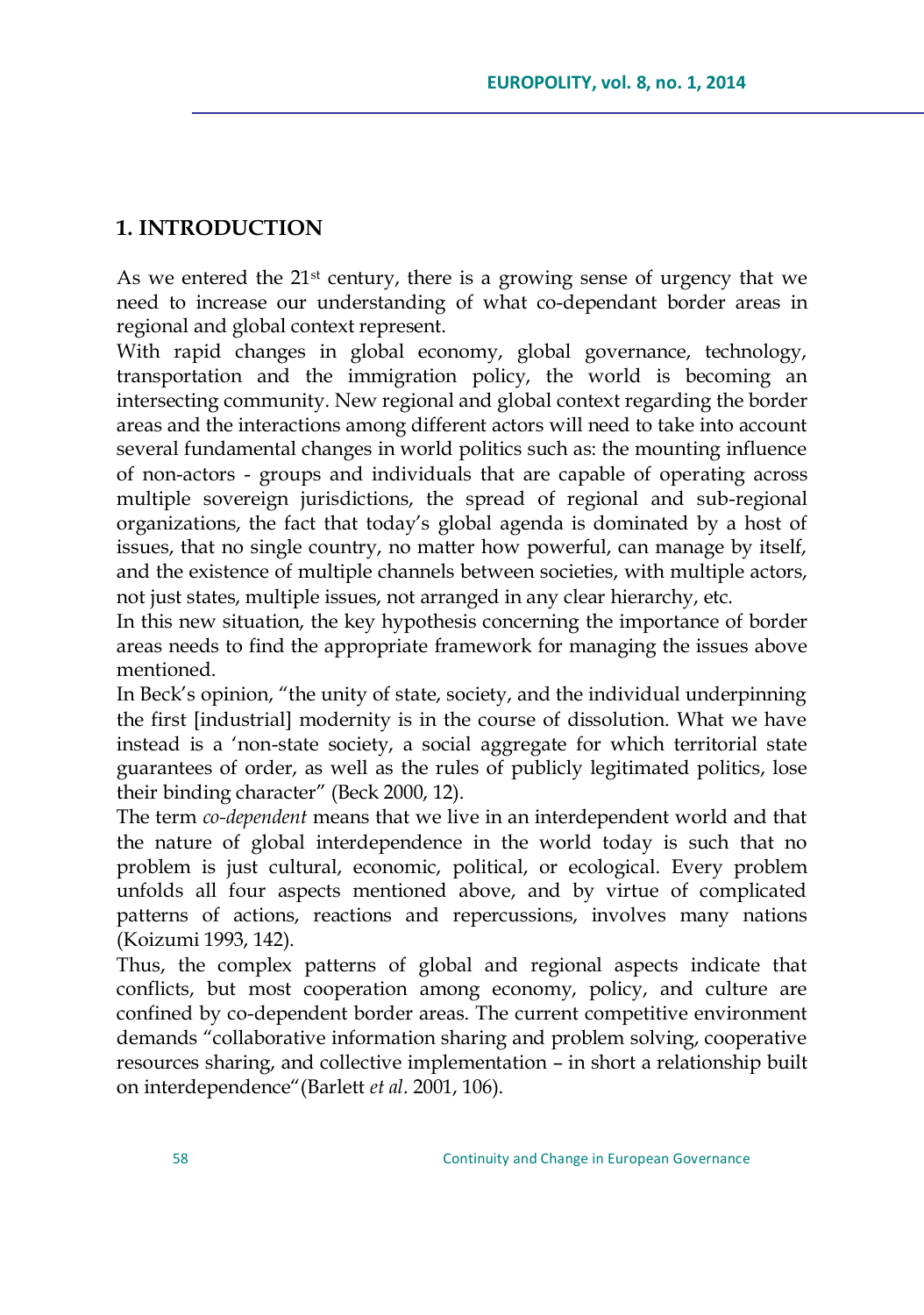In this context, we need to address the imbalances that exist in standards of living and levels of opportunity between regions and we have to understand how regional and global governance can contribute to solving the huge global challenges that our society is facing. Regions are increasingly becoming key actors in the global arena in order to deal with most of the economic, social, and environmental challenges the world is facing today. The global challenges need regional and local solutions; in other words, as has been put forward by many multidisciplinary researchers, we need to think globally and act locally (Hubner 2009).

Globalization challenges, national welfare systems stretch the creative capacities of citizens, political leaders, and academics to invent suitable policy responses. If we are at all interested to manage the world as a system, we need to see the organization of border areas as the key issue for both the regional and the global context.

The most influential authors in international management, Bartlett and Ghoshal, have argued, since the beginning of the 90s, that globalization challenges our paradigms because it forces companies, citizens and policy makers to see reality as a growing interdependent network. According to these authors, the main driving force behind globalization is the fall of the national boundaries that impeded the full development of the private sector and the corresponding creation of economic opportunities.

### **2. THE CO-DEPENDANT BORDER AREAS AND CROSS-BORDER GOVERNANCE**

Borders are no longer exclusively the safeguard of the state, and different actors can redefine borders or suitable them for their purposes. Moreover, numerous actors engage themselves both locally and beyond in an increasing number of cross-border co-operation initiatives. Local identities have become knowledgeable by globalizing economic, political, cultural, and technological developments.

The partial de-territorialization of the border has not only given rise to various "flows" but has created new social practices that are gradually turning the border areas in "interdependent borderlands". Cross border, interaction is becoming more diverse, varying from cultural, to environmental, from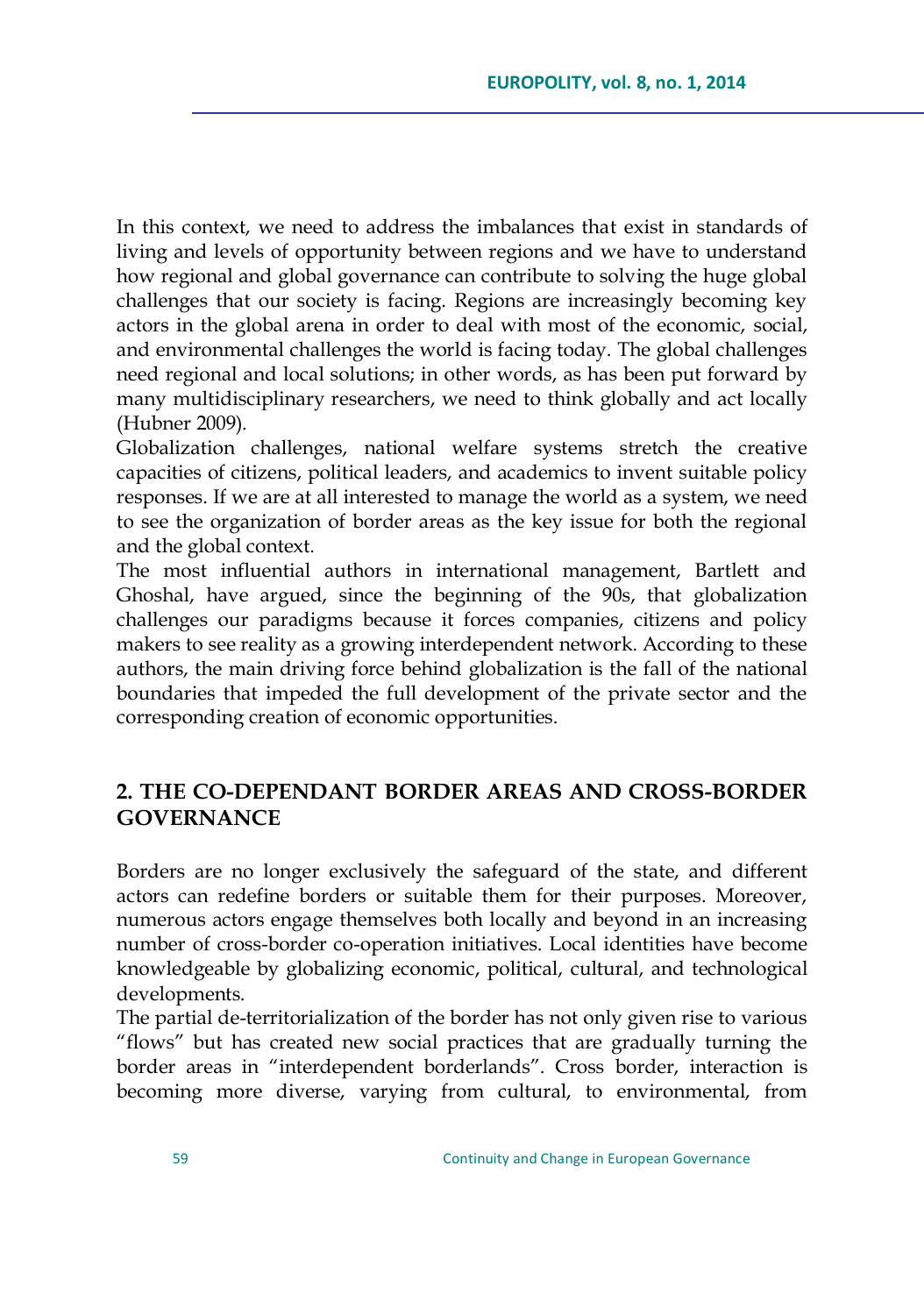economic development to humanitarian projects (Ganster and Lorey 2006, 126).

In this context, I would like to add that the appearance of the so called "codependent border areas" as a new paradigm in the international system. In other words, the new co-dependent border areas with the concepts mentioned above exist because it could address those issues that could not be addressed by such "national" field.

As we can see the ability of international actors to influence each other"s development and effectiveness is increasingly recognized.

The growing number of regional and global aspects prompts a number of questions: how is the contemporary world defined, why does the border effect matter for economic policy, how different actors communicate and interact across the border.

As we can see the world is not flat and the distance is not dead, in short, borders matter. However, the contemporary system must be seen as a system consisting of cross-boarder and transnational aspects which try to meet the units of political, economic, social and cultural life. A large body of empirical work shows that cross-borders increase trade flows and have a positive impact on commercial links.

Another interesting point is that co-dependent border areas create platforms for innovation and creativity and a space where new ideas develop by bringing together potential stakeholders, from many different environments, such as governments, schools, universities, business, research, the arts, etc. It also gives opportunities for dialogue and public debate between the people from different countries regarding issues of mutual interest.

Newly created social links between people across national borders due to transnational organization is one of the most notable features of globalization. One of the consequences of easier access to other countries and increased intercultural communication is the creation of networks between people.

Globalization in the contemporary world means that transnational relationships are both extensive and intensive. States and other organizations exert effects over great distances: people's lives can be fundamentally changed, or ended, as a result of decisions made only days or moments earlier, thousands miles away (Held and Koenig-Archibugi 2003, 130).

In other words, the international shifts, new trends and the actions on the world stage underline that an efficient understanding cross-boarders or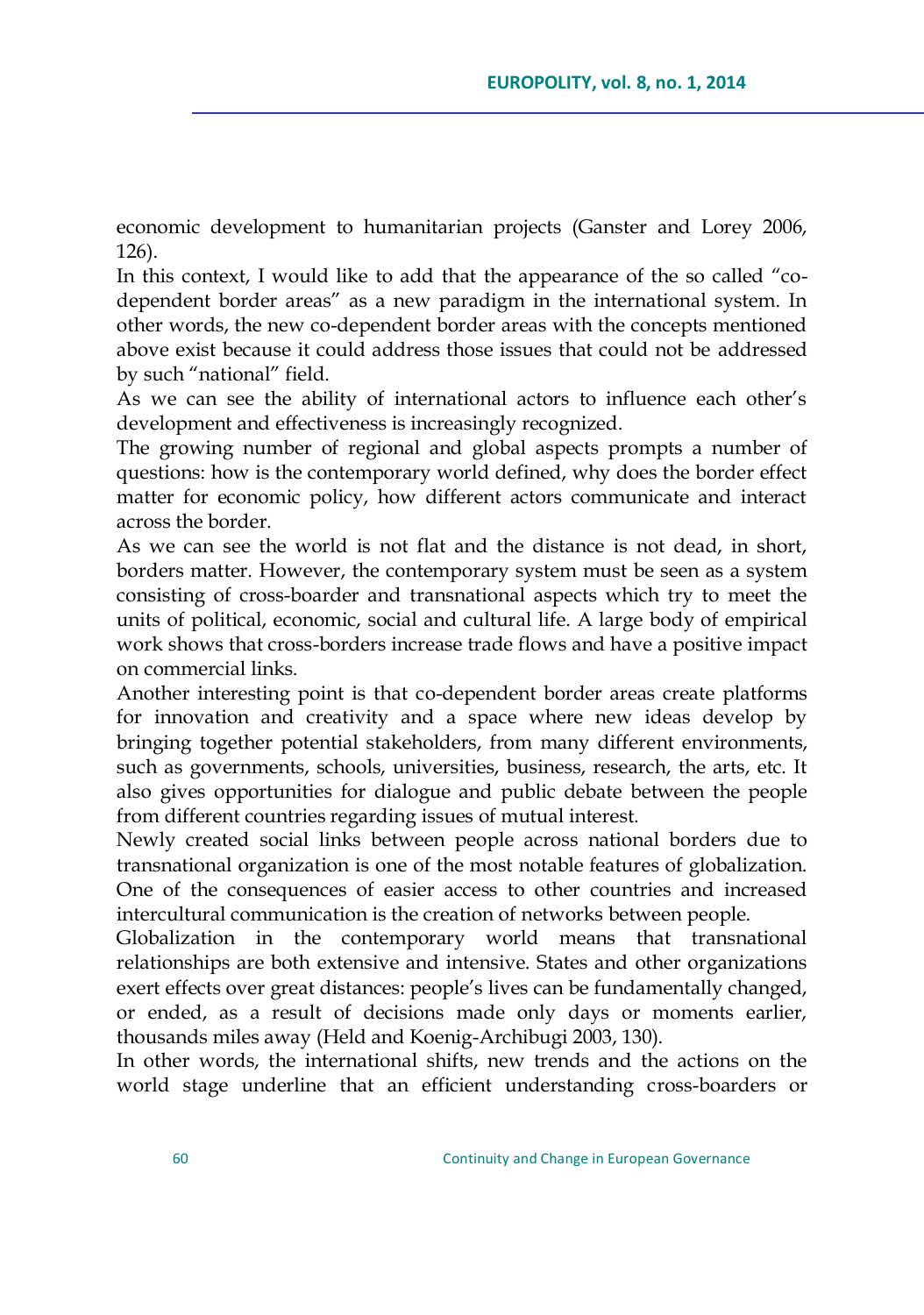transnational issues relies on the aspects of border areas. First, in an increasingly industrialized and consumption-oriented world, problems and issues that were once limited largely to national territories are, increasingly, cross-border, transnational and even global in scope. Second, in an increasingly globalized economy, the costs of social and environmental consequences of production and consumption are seen as a drag on profits and competitiveness, and corporations are reluctant to pay them. Environmental quality is one arena in which co-dependant border areas' problems are particularly evident, especially in cases in which activities within one state may have impacts on environments within others. The co-dependant Border Areas arise through communicative interactions, which create networks between different actors. According to Castells the networks are "open structures, able to expand without limits, integrating new nodes as long as they share the same communication codes" (Castells 1996, 470).

The changing spatiality of politics – represented by, for example, the emergence of supra-national governance, for example, the European Union indicates that political space can no longer be equated with that of the nationstate, and, consequently, bordering processes have undergone concomitant changes, acquiring spatiality beyond territoriality. This form of governance involves actors and their interests from various spatial scales (e.g. region, municipality, state). In Kramsch and Mamadouh"s opinion Europe"s Euregios offer sites for a potential renegotiation and reworking of basic categories of political life normally tied exclusively to the national state (Kramsch and Mamadough 2003, 45).

The cross-border governance spaces do not appear for no reason. Amin argues that globalization has unleashed a rigorous restructuring of the rationale and spaces of formal politics, including the rise of new forms of economic and political regionalism (Amin 2002, 396). The implementation of Euregios is part of the institutional innovations in the European Union and creates new policy fields.

The European Union provides an excellent laboratory for exploring how border regions offer new spaces of/for governance, cultural interaction, and economic development. In order to allow the regions to play an increasingly active role, a multi-level system of governance provides the right institutional answer, and the EU regional policy framework is the most outstanding example from which some lessons can be drawn.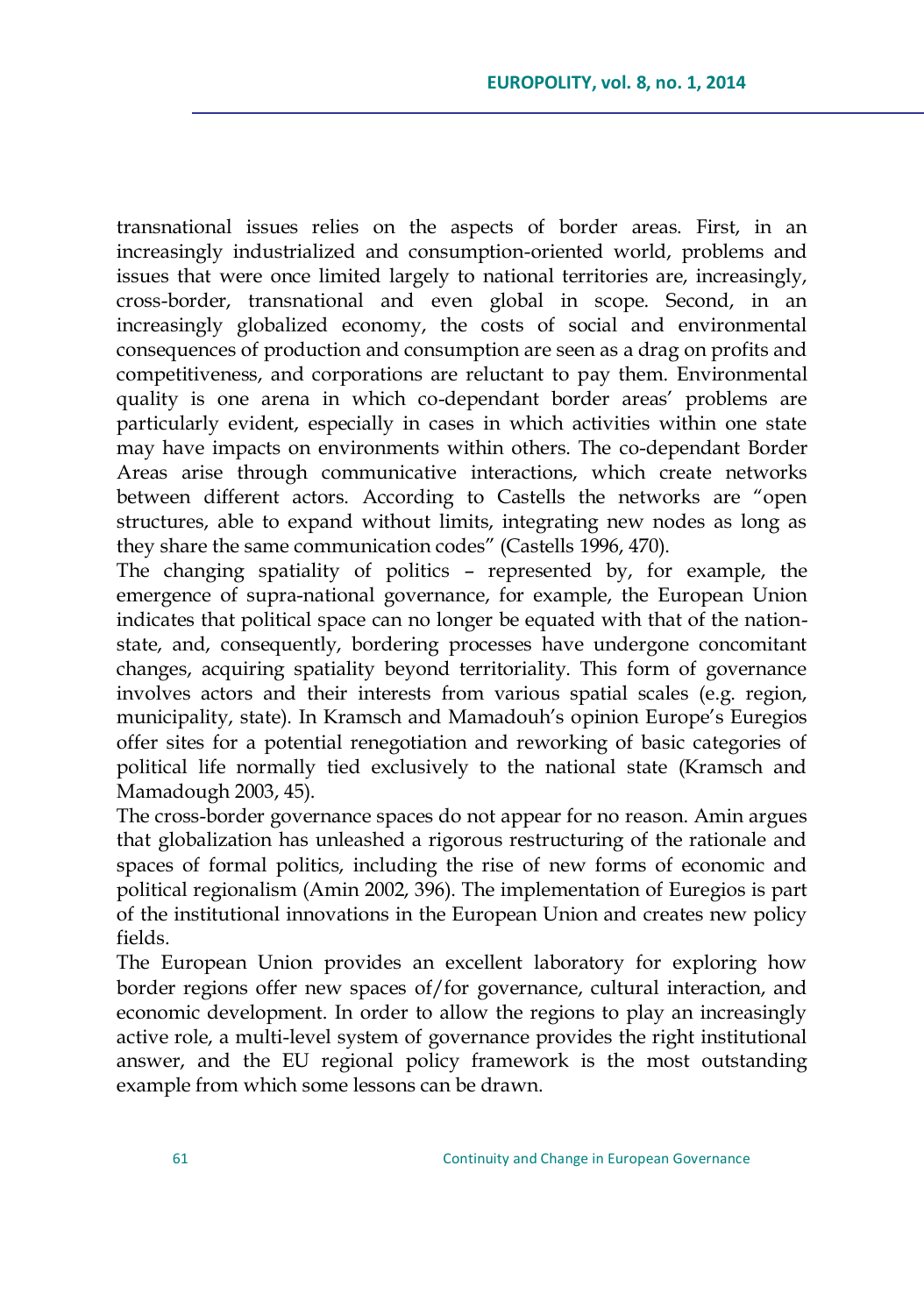There are a number of factors influencing the increasing role of the regional level. One of the most important is globalization and its effect on regional economies. Competition is increasingly taking place along regional lines in the world market. Regional economies are becoming nodes in global production networks and increasingly outward-looking. The European Union"s duty is to share its experience in regional development with the rest of the world in order to promote economic growth and ensuring the benefits are spread fairly across the regions.

The rapid emergence of new global actors poses serious challenges for European competitiveness. The challenges care about national, institutional or policy borders and they impact directly on regional and local communities. Many regions have strong concentration of economic activity in sectors where competition from emerging economies is high. These regions need to diversify their economic structures into new, growing sectors, and modernize existing activities to move up the value chain.

When it comes to sharing experience, we can see that the aspect of Europe's regional policy which is the most in demand is the importance of cross border co-operation: A feature of EU Regional policy since the beginning, the encouragement of cross border, trans-national and interregional co-operation has yielded great benefits: on the one hand the ability to promote constructive contacts between regions along the European Union's external frontiers has helped many candidate countries prepare for the responsibilities of the European Union membership. On the other hand co-operation between regions across the European Union's internal borders has cemented relations between otherwise divided communities as we have seen most forcefully in the case of Northern Ireland.

In summary, the explicit goals for creating new European regions arise from three interrelated factors, identified by Deas and Lord (2006) and others. They are: (a) lowering internal boundaries within the EU to improve the functioning of the single market; (b) improving competitiveness by encouraging coherent, viable regions; and (c) fostering social cohesion through economic interdependence and harmonization (Deas and Lord 2006, 43).

For the Member States and their regions, this would represent a further developing of their policies in these areas with reference to common objectives and an effort to steer joint activities interalia through an open method of coordination and exploration of opportunities offered by European funding.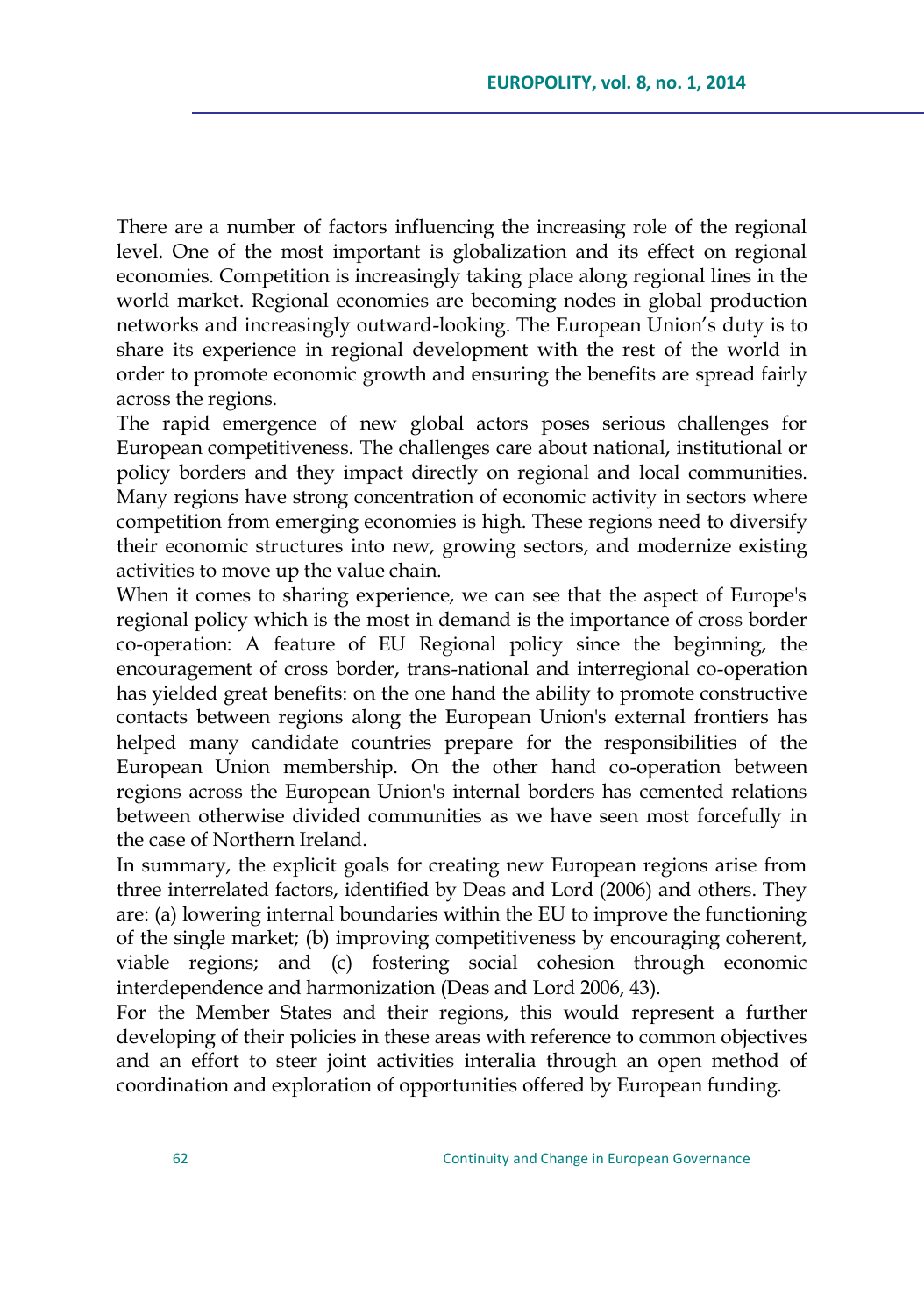The case of the European Union can offer a good example in understanding the co-dependent border areas in a regional context but also in the global context.

The European Union has a key role in shaping the globalization and it has a lot to offer to the development of the global governance.

A useful framework for understanding the differences of the governance in cross-border cooperation is provided by Blatter (2004). Blatter distinguishes between 'spaces of place' (territorially based governance) and 'spaces of flows' (functional governance involving networks of governance institutions – government and civil – working together thematically on issues of mutual interest, rather than strictly based on their physical proximity) (Blatter 2004, 28).

In conclusion, we can argue that European Union represents a good example for the manner in which co-dependent border areas are understood in the world today.

### **3. CONCLUSION**

The classical notion of enclosure has been rethought and restated to that of connection. Borders have come to represent no longer a limit area but an active frame for social, cultural, and economic interworking between the citizens of different states.

At the same time, in an integrating world, the issues regarding the border are key elements as long as the "cultural diversity" perceived as an evolution from the historical multiethnic states to the present European Union" s national states, ethnic homogeneity, and attitudes towards minorities from "inherited enemy" to "partner", historical and present relations between neighbouring people matter.

Globalization requires a considerable increase of the transnational and crossborder cooperation, a collaborative network that operates as a shared resource in identifying common issues and priorities. Now that the world is understood as consisting of codependent border areas, governments must be able to manage growing global problems, they must define initiatives and projects capable to respond to the transformations in the international system, and they must also develop more instruments for facilitating multilateral action.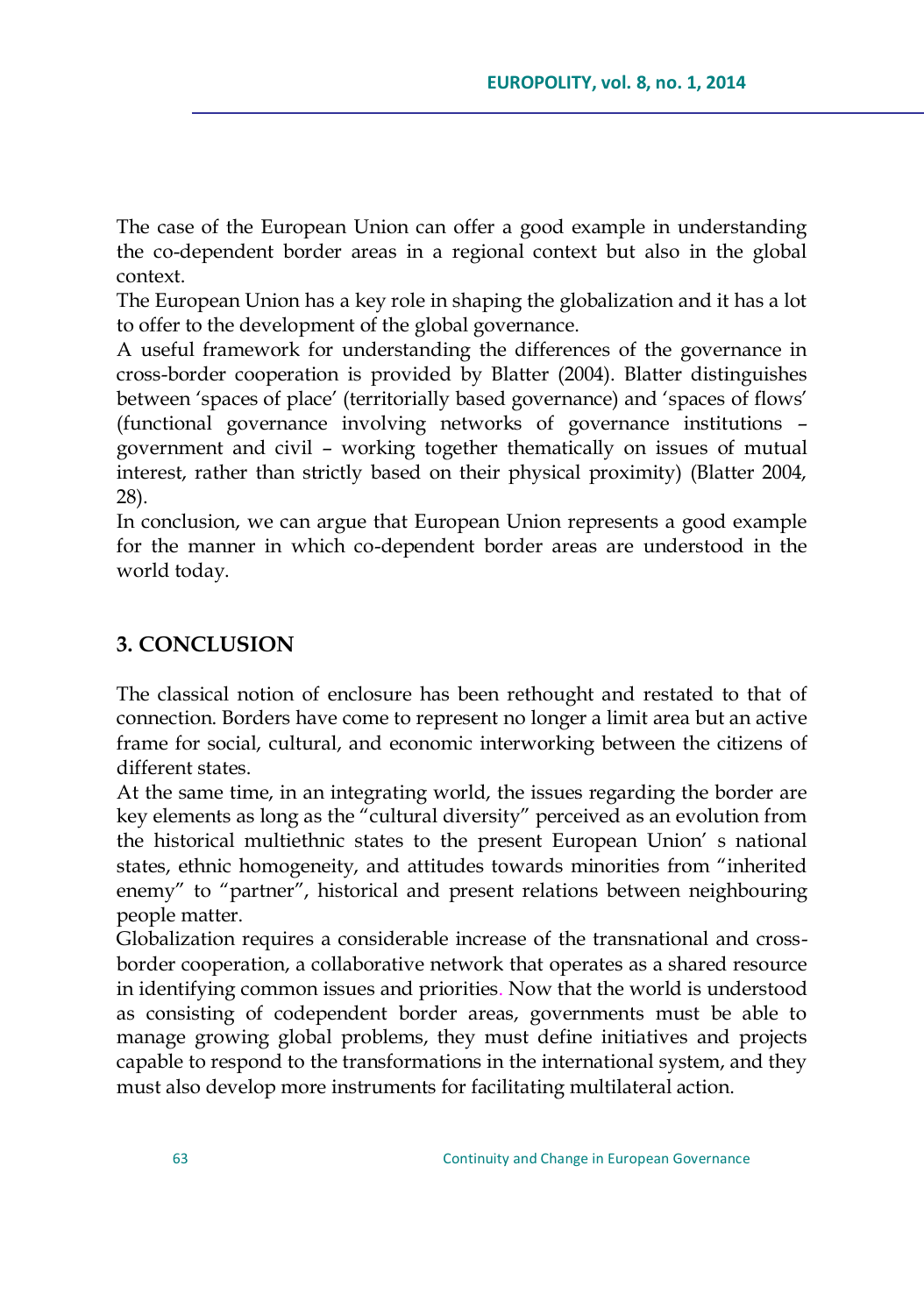In conclusion, the understanding of the challenges in oversight and accountability in codependent border areas policing will be taken forward through some key issue: regional and global networking, interdependence, multi-level or global governance, cultural diversity, etc. A complex perspective of all these realities which surround us in the world today (system of connections and linkages among its constituent subsystems – individuals, groups, associations, organizations, and nations in the context of co-dependant border areas) is vital if we are to gain the proper understanding for the promotion of economical development and competitive advantage in a larger number of host countries and regions.

#### **LIST OF REFERENCES**

- Amin A. 2002.Spatialities of globalization. *Environment and Planning A*, volume 34.
- Bartlett C. A., Ghoshal S. 2002. *Managing Across Borders*. Harvard Business School Press, Boston.
- Beck U. 2000. *What Is Globalization?*, Cambridge, Polity Press.
- Blatter J. K. 2004. From Spaces of Place to Spaces of Flows? Territorial and Functional Governance in Cross-border Regions in Europe and North America. *International Journal of Urban and Regional Research*.
- Castells M. 1996. *The Rise of the Network Society*, Oxford, Blackwell.
- Deas Iain. Lord A. 2006. From a New Regionalism to an Unusual Regionalism? The Emergence of Nonstandard Regional Spaces and Lessons for the Territorial Reorganization of the State. *Urban Studies*.
- Donnan H., Wilson T. 1999. *Borders frontiers of identity nation and state,* Oxford, Cowley Rood.
- Ganster P., Lorey D. E. 2005. *Borders and border politics in a globalizing world*, Oxford, Rownand&Littlefield.
- Held D., Koenig-Archibugi M. 2003. *Taming globalization: frontiers of governance,* Oxford, Wiley-Blackwell.
- Hübner D. 2009. Opening Speech on "Regional Governance in a Global context", at: Conference *Regional Governance in the context of globalization*, Brussels, Charlemagne Building, 11 May 2009